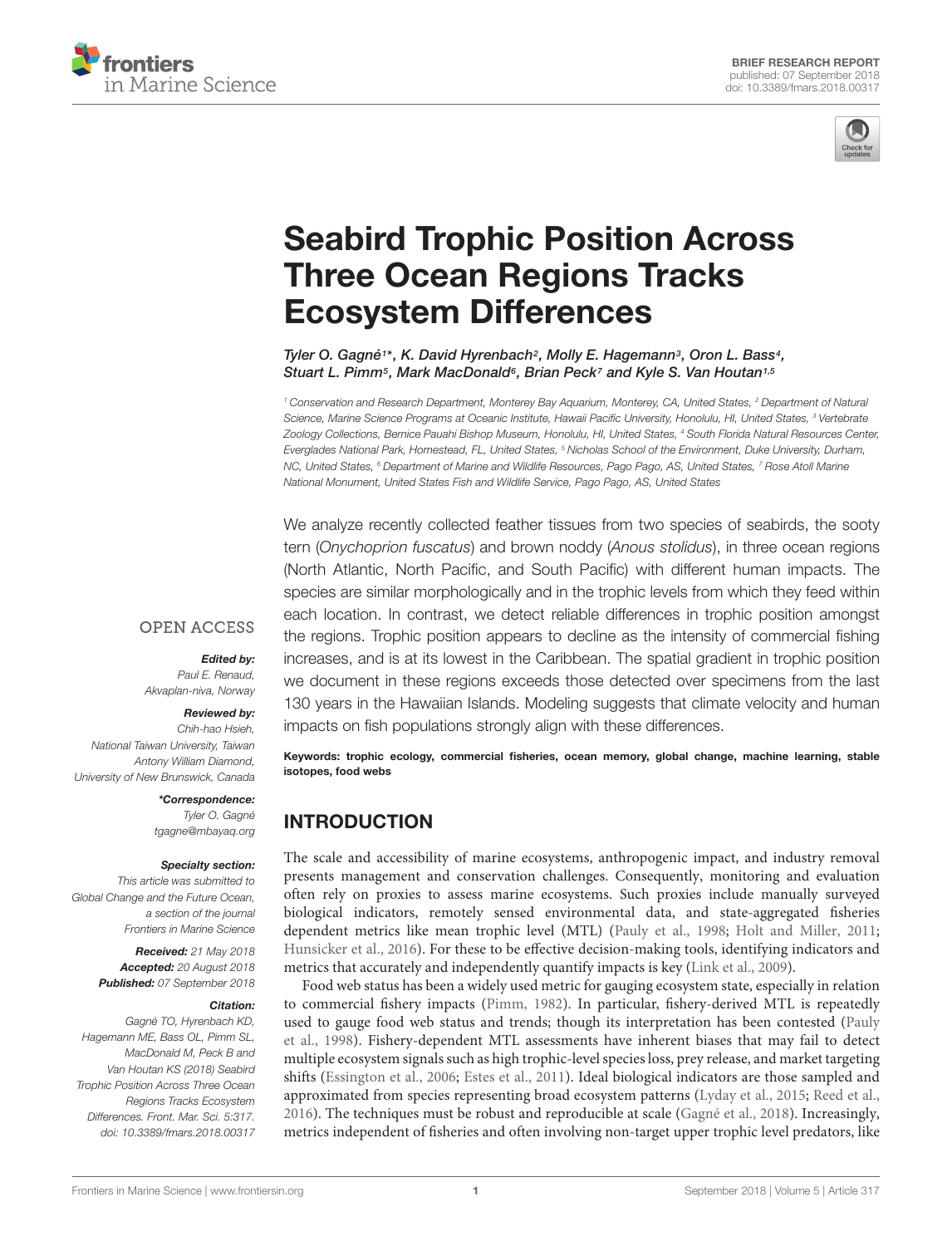marine birds and mammals, offer promising approaches for circumventing biases [\(Holt and Miller,](#page-4-1) [2011\)](#page-4-1).

To assess the status of pelagic food webs, we use compoundspecific stable isotope analysis of amino acids (CSIA-AA) to compare seabird tissues across three ocean regions. This approach helps resolve previous questions of bias from fisherydata based metrics and from those relying on bulk stable isotope techniques which have come under scrutiny due to isotopic baseline shifts affecting trophic position estimates [\(Nielsen et al.,](#page-4-10) [2015\)](#page-4-10).

We focus on two species of colonial terns that are central place foragers, have large foraging ranges (BRNO = 200 km, SOTE = 800 km), and are circumtropically distributed [\(Hebshi](#page-4-11) [et al.,](#page-4-11) [2008\)](#page-4-11). CSIA-AA determines trophic position robustly by comparing the relative enrichment of the  $^{15}N$  to  $^{14}N$  ratio  $(\delta^{15}N)$  in trophic and source amino acids [\(Nielsen et al.,](#page-4-10) [2015\)](#page-4-10). This approach proposes a fishery-independent metric to document food web status amongst locations. It builds upon our previous research, that applied this method across a chronology of 130-years [\(Gagné et al.,](#page-4-9) [2018\)](#page-4-9) within one region. To understand potential spatial patterns that the birds may be detecting, we use random forest regression models to investigate the influence of various anthropogenic and climate factors on seabird trophic position. We reaffirm seabirds are reliable indicators of marine systems, especially through the use of CSIA-AA to calculate their trophic position [\(Lyday et al.,](#page-4-7) [2015\)](#page-4-7), and in recording impacts from commercial fisheries extraction.

## MATERIALS AND METHODS

#### Specimen Collection and Preparation

We sampled brown noddy (Anous stolidus) and sooty tern (Onychoprion fuscatus) feathers from three locations in three distinct ocean basins: Rose Island, Rose Atoll National Wildlife Refuge, American Samoa (South Pacific); Waimanalo, Oahu, Hawaii (North Pacific); and Bush Key, Dry Tortugas National Park, Florida (North Atlantic). From 2013–2015, we collected senesced, fully emerged flight feathers at nesting colonies and additional samples from dead strandings (USFWS permits MB052060-0, MB180283-1).

Collected feathers were free from debris and other tissues, were stored in heavyweight polyethylene bags (ULINE<sup>TM</sup>, 4 mil) with indicating silica gel desiccant (Fisher<sup>TM</sup> grade 48, 4-10) mesh), and later debrided with compressed air. We homogenized individual feathers ( $n = 20$ ) and sent samples to the UC Davis Stable Isotope Facility for CSIA-AA. Though our processed specimen data are limited ( $n = 20$ , 6 Hawaii, 4 Florida, 10 American Samoa with an even split of species by location), the sample size we collected is characteristic of CSIA-AA studies of marine species [\(Popp et al.,](#page-4-12) [2007;](#page-4-12) [Chikaraishi et al.,](#page-4-13) [2009;](#page-4-13) [Votier et al.,](#page-4-14) [2010;](#page-4-14) [O'Malley et al.,](#page-4-15) [2012;](#page-4-15) [Ostrom et al.,](#page-4-16) [2017;](#page-4-16) [Peavey et al.,](#page-4-17) [2017\)](#page-4-17) and effective at describing possible population patterns. That said, we discuss future research directions that may improve upon the sampling and analyses presented here.

## Trophic Position Calculation

We calculated trophic position, TP, using:

$$
TP = \frac{(\delta^{15}N_{Trp} - \delta^{15}N_{Src} - \beta)}{TEF} + 1
$$

where  $\delta^{15} N_{Trp}$  is the mean value for six trophic amino acids (alanine, glutamic acid, isoleucine, leucine, proline, and valine),  $δ<sup>15</sup>N<sub>Src</sub>$  is the single source amino acid (phenylalanine), and β  $(2.42)$  and *TEF* (trophic enrichment factor = 5.63) are amino acid-specific constants [\(Nielsen et al.,](#page-4-10) [2015\)](#page-4-10), calculated using established methods [\(Gagné et al.,](#page-4-9) [2018\)](#page-4-9). Variation of the selected constants does not impact the relative relationships of TP between species or location, only absolute values, and therefore does not influence our aim of detecting differences between regions. For each specimen, we generated 1000 random TP values from the  $\delta^{15}N$  (normal) parameter distributions the analytical lab provided for each amino acid (**[Figure 1A](#page-2-0)** and **[Supplementary](#page-3-0) [Table S1](#page-3-0)**). Due to the large (20000 estimates) sample drawn the lab parametrized distributions, tests of difference are highly significant ( $p < 0.005$ ) with narrow confidence intervals. Therefore, we report and discuss trophic positions effect size and magnitude differences [\(Sullivan and Feinn,](#page-4-18) [2012;](#page-4-18) [Greenland et al.,](#page-4-19) [2016\)](#page-4-19).

## Model Input Aggregation

We aggregated covariates tied to environmental and human drivers that may describe spatial differences. As seabird prey items vary between regions, we represented fishing pressure for each region with catch density (catch-per-unit area, or CPUA, measured in tons km−<sup>1</sup> ) as per previous studies [\(Pauly,](#page-4-20) [2007;](#page-4-20) [Pauly et al.,](#page-4-21) [2013\)](#page-4-21). This metric is calculated by dividing the cumulative total annual catch from the Sea Around Us reconstructed landings by the total area of the EEZ of the location from which the feathers were sampled. We also obtained MTL by EEZ from the SeaAroundUs database. To capture the nature of the potentially relevant climate velocities that may have precipitated the relevant seabird prey composition, we calculated the 10-years change during and immediately prior to the sampling period. We calculated this as the rate of change in remotely sensed sea surface temperature (**[Supplementary](#page-3-0) [Figures S1A,B](#page-3-0)**, AVHRR POES 0.1◦ , 14-day composite) during the period of 2006-2016, consistent with previous studies [\(Hamann et al.,](#page-4-22) [2015;](#page-4-22) [Van Houtan et al.,](#page-4-23) [2015\)](#page-4-23).

## Model Development

To explore correlative relationships, we implemented the random forest algorithm to model trophic position as a function of the drivers. Random forest models excel in their flexibility to model non-linearity and complex interactions while also maximizing generalizability, minimized overfitting tendency, and easy interpretation [\(Breiman,](#page-4-24) [2001\)](#page-4-24). We trained random forest models with conservative hyper-parametrization. Hyperparameters were set at 500 trees, 2 variables tried at each split, a minimum node size of 5 observations, and an out-of-bag sample proportion of 0.4 with replacement [\(Breiman,](#page-4-24) [2001\)](#page-4-24). We built centered individual conditional expectation plots to highlight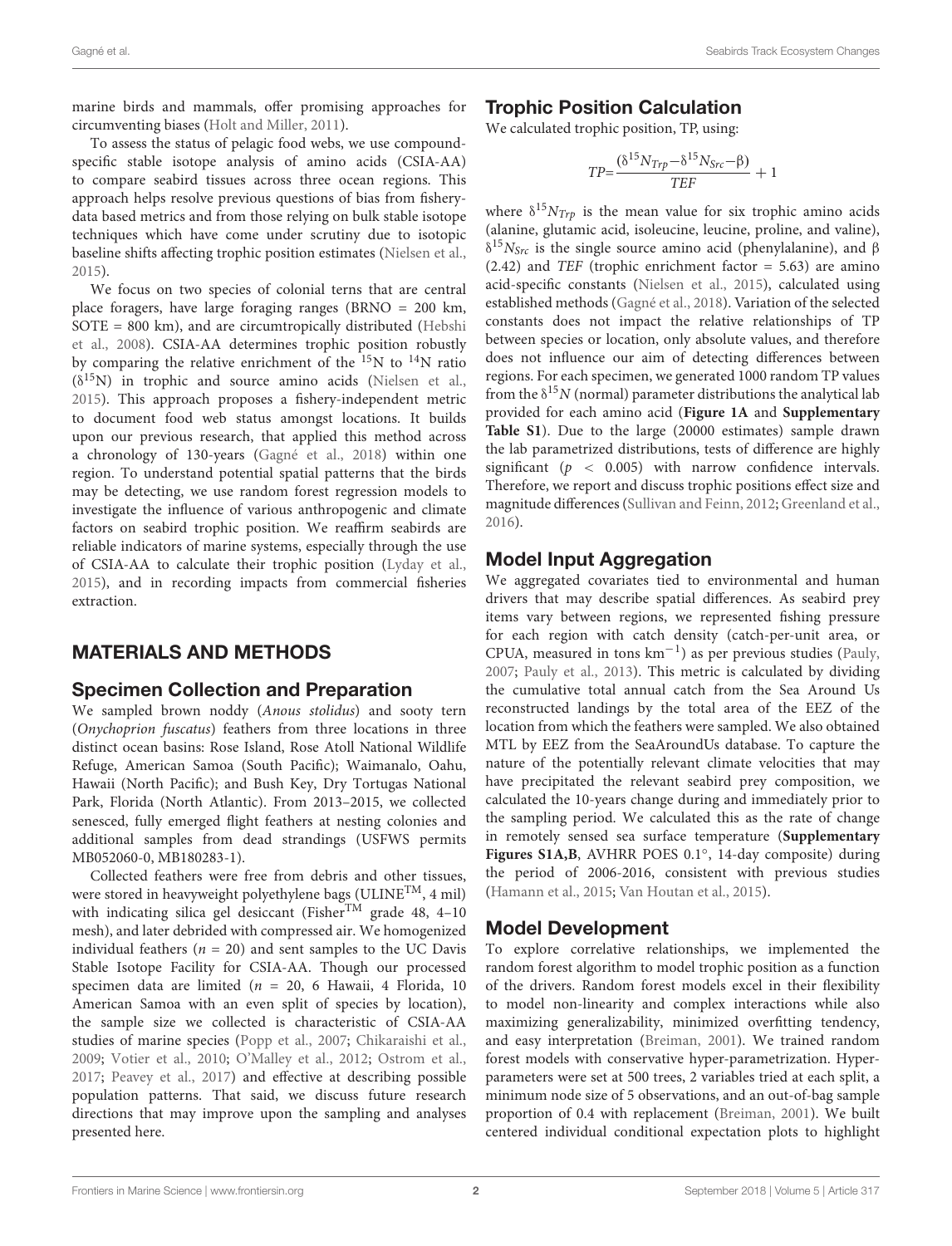

<span id="page-2-0"></span>prediction of TP. Gray bands and quartiles represent the range and distribution of predictions, akin to a prediction interval. TP declines with increases in catch density (B) and rates of SST increase (D), and declines as Sea Around Us reported catch landings MTL decreases (C). We assessed model variable importance with a leave one out sensitivity analysis. Panel (H) shows the proportion of model runs where each covariate appeared at each importance rank. Beyond the splitting power of species and geography, fisheries related factors rank highly.

the range of predictor-response relationships conditional on the range of observations of the predictor values [\(Goldstein et al.,](#page-4-25) [2015\)](#page-4-25).

#### Sensitivity Analysis

We conducted a sensitivity analysis on variable importance rankings using a leave-one-out randomization technique for modeling fitting to measure sample stability on model inferences (**[Figure 1H](#page-2-0)**; [Archer and Kimes,](#page-4-26) [2008\)](#page-4-26). In this process, we built 500 sets of variable importance values, based on 500 models each run from random subsets of the full sample set. As opposed to one set of variable importance rankings, this established a distribution of variable rankings under both sample perturbations and model fitting stochasticity that is inherent to random forest. This analysis provides a means to account for the influence of individual specimens given our relatively limited sample size.

## RESULTS

The sooty tern and brown noddy share a similar ecomorphology [\(Gagné et al.,](#page-4-9) [2018\)](#page-4-9). **[Figure 1A](#page-2-0)** shows comparable trophic positions within species that decline amongst locations from American Samoa (mean = 4.00) to Hawaii (3.68) to Florida (3.59). Additionally, unlike bulk stable isotope analysis, CSIA-AA accounts for nitrogen from varied food web bases. Therefore, the observed shifts in trophic position suggest divergence in the

trophic positions of available prey, and food web compression or simplification.

To model potential regional patterns, we use random forest models to investigate the influence of anthropogenic and climate factors on trophic position. We aggregated covariates tied to environmental and anthropogenic drivers that describe spatial differences in fisheries-dependent MTL, fisheries landings, and coupled sea surface temperature rate of change. Our models suggest that commercial fishing and climate align with the food web differences between regions. **[Figures 1B–H](#page-2-0)** shows the model relationships and the estimated variable importance.

The random forest model explained 57.5% of the variance in trophic position, with a root mean square error of 0.17. The three continuous variable inputs show well-defined trends. Trophic position declines with increasing catch (**[Figure 1B](#page-2-0)**), increasing rates of regional sea surface temperature change (**[Figure 1D](#page-2-0)**), and as fishery-dependent MTL declines (**[Figure 1C](#page-2-0)**). The categorical variables (**[Figures 1E–G](#page-2-0)**, location, basin, and species) all offer strong and comparable splitting power (**[Figure 1H](#page-2-0)**), though little insight into the changing conditions effecting TP. In the leaveone-out cross validation (**[Figure 1H](#page-2-0)**), root mean square error on the out-of-test sets averaged 0.18 with a 95% quantile range of 0.098-0.284. This range does highlight some sensitivity to stability of the specimen dataset, which may be improved in future studies with additional specimens. However, due to field logistics and laboratory costs, studies using CSIA-AA for similar purposes often employ a similar number of replicates as we have here (see methods). Importantly, however, our sensitivity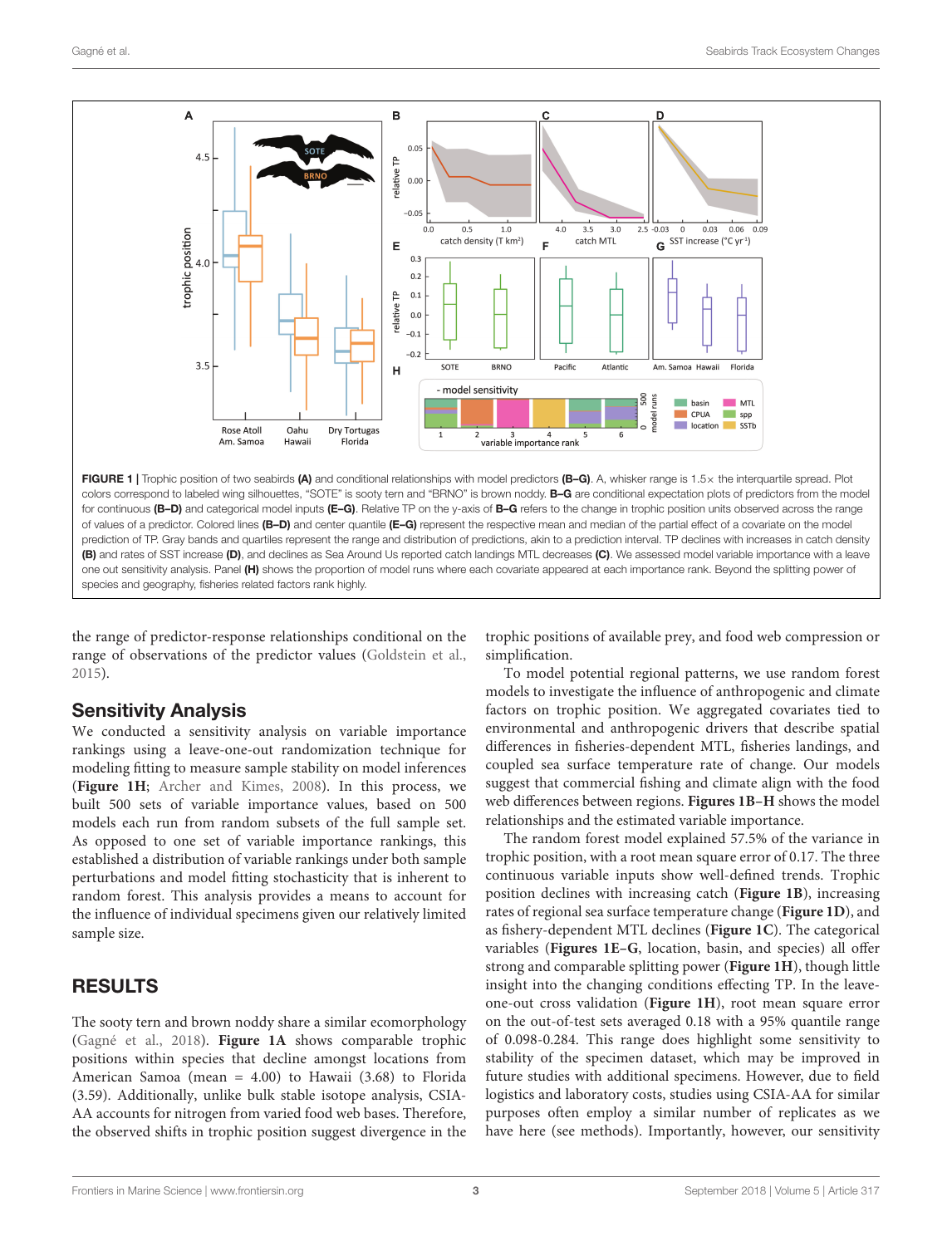analysis reveals the modeled signal is distinct from the sample variance.

# **DISCUSSION**

## Seabirds as an Alternative Trophic Indicator

Does higher seabird trophic position describe a less-impacted ecosystem state? Birds at the Western Atlantic site had a significantly lower trophic position in both species we measured (**[Figure 1A](#page-2-0)**). Our model indicates lower trophic positions at this site are consistent with chronically high fishing pressure, seasurface warming, and low MTL of fisheries catch. Conversely, our South Pacific site had the highest measured trophic position, paired with low fishing pressure, a recent cooling trend, and high MTL in fisheries catch. Future studies that compare such questions across more extensive geographies and perhaps timelines may be able to decouple model factors, and better reveal the individual effects of climate and fisheries on MTL. Such an approach may provide testing beyond the hypotheses we generated observationally and refine some of the low-resolution signals we detected. Nonetheless, in accord with recent reviews [\(Estes et al.,](#page-4-6) [2011\)](#page-4-6), we have documented the trophic downgrading of two seabird species across a large spatial gradient and described possible contributing factors.

## Trophic Position Dissimilarity in Space Appears to Reflect Declines Across Time

The regional differences we describe are consistent with a recent 130-years analysis of trophic position in seabirds from the Hawaiian Archipelago. In that study [\(Gagné et al.,](#page-4-9) [2018\)](#page-4-9), the ensemble trophic position for eight seabird species declined an average 0.32 units from 1891–2015. (Sooty tern declined by 0.30 and brown noddy by 0.09.) As trophic position may be a reliable metric to track ecosystem changes in one ecosystem over time, it may also reflect food web status across spatially distinct ecosystems. Given this, the contemporary trophic position decline we observe when comparing Florida to American Samoa (0.41) and Hawaii to American Samoa (0.33) is larger than the 130-years decline observed in Hawaii alone [\(Gagné et al.,](#page-4-9) [2018\)](#page-4-9). Compared more directly, however, the spatial gradient in trophic position between Florida and American Samoa equates to 161 years of change in Hawaii described by [Gagné et al.](#page-4-9) [\(2018\)](#page-4-9) in their seabird ensemble (−0.258 change in trophic position per century). When we constrain the benchmark to just the sooty tern and brown noddy data from the Hawaii study (−0.157 change per 100 years) the metric jumps to 264 years of change. If we make similar comparisons of our spatial gradient between Hawaii and Florida, those numbers are 34 and 56 years, respectively. Confirming previous studies (e.g., [Fitzpatrick and Keegan,](#page-4-27) [2007;](#page-4-27) [Jackson,](#page-4-28) [2008;](#page-4-28) [Huettmann,](#page-4-29) [2012\)](#page-4-29), this suggests historical overfishing and other anthropogenic impacts in Caribbean coastal ecosystems are significantly more advanced than in other tropical regions.

In sum, we reaffirm that seabirds are reliable indicators of marine systems, especially when we use of CSIA-AA to calculate

their trophic position. Importantly, our findings align with the widely reported consensus that the Gulf of Mexico is a highly impacted ecosystem [\(Halpern et al.,](#page-4-30) [2008\)](#page-4-30). To utilize our approach while also improving upon our constrained sample, we suggest continued sampling of seabird feathers from museums and nesting colonies with negligible impacts to wild populations (strandings, fisheries interactions). Such a monitoring framework may better inform sampling and modeling needs for ecosystembased management and decision making. Furthermore, the development of a larger sample with our approach will better elucidate the nature of covariates and their interactions. Active movement tracking and spatially explicit fishery data, combined with the tissue sampling approach here, may further inform these patterns [\(Cherel et al.,](#page-4-31) [2016\)](#page-4-31). Ultimately, it is becoming clearer that seabird trophic position varies cross space and time and that it reliably informs food web status, and particularly the far-reaching impacts from commercial fisheries extractions.

# DATA AVAILABILITY STATEMENT

Datasets analyzed for this study are included in the data repository at: [osf.io/4s9ty.](https://osf.io/4s9ty/)

# ETHICS STATEMENT

This research was performed under USFWS permits #MB052060-0, MB180283-1 to KH. All research followed the Institutional Animal Care and Use Committee criteria under NOAA and HPU.

# AUTHOR CONTRIBUTIONS

KVH and SP designed the study. All authors collected and prepared data. TG and KVH analyzed the data, prepared the figures, and wrote the manuscript. All authors reviewed the manuscript.

# FUNDING

This work was supported in part by a Presidential Early Career Award for Scientists and Engineers (PECASE) to KVH.

# ACKNOWLEDGMENTS

C. Yarnes performed the CSIA-AA analyses. V. Lam provided fishery data from the Sea Around Us database. A. Copenhaver and E. Schick provided logistical support. F. Huettman, P. Renaud, and several reviewers improved earlier versions of this manuscript.

# <span id="page-3-0"></span>SUPPLEMENTARY MATERIAL

The Supplementary Material for this article can be found online at: [https://www.frontiersin.org/articles/10.3389/fmars.2018.](https://www.frontiersin.org/articles/10.3389/fmars.2018.00317/full#supplementary-material) [00317/full#supplementary-material](https://www.frontiersin.org/articles/10.3389/fmars.2018.00317/full#supplementary-material)